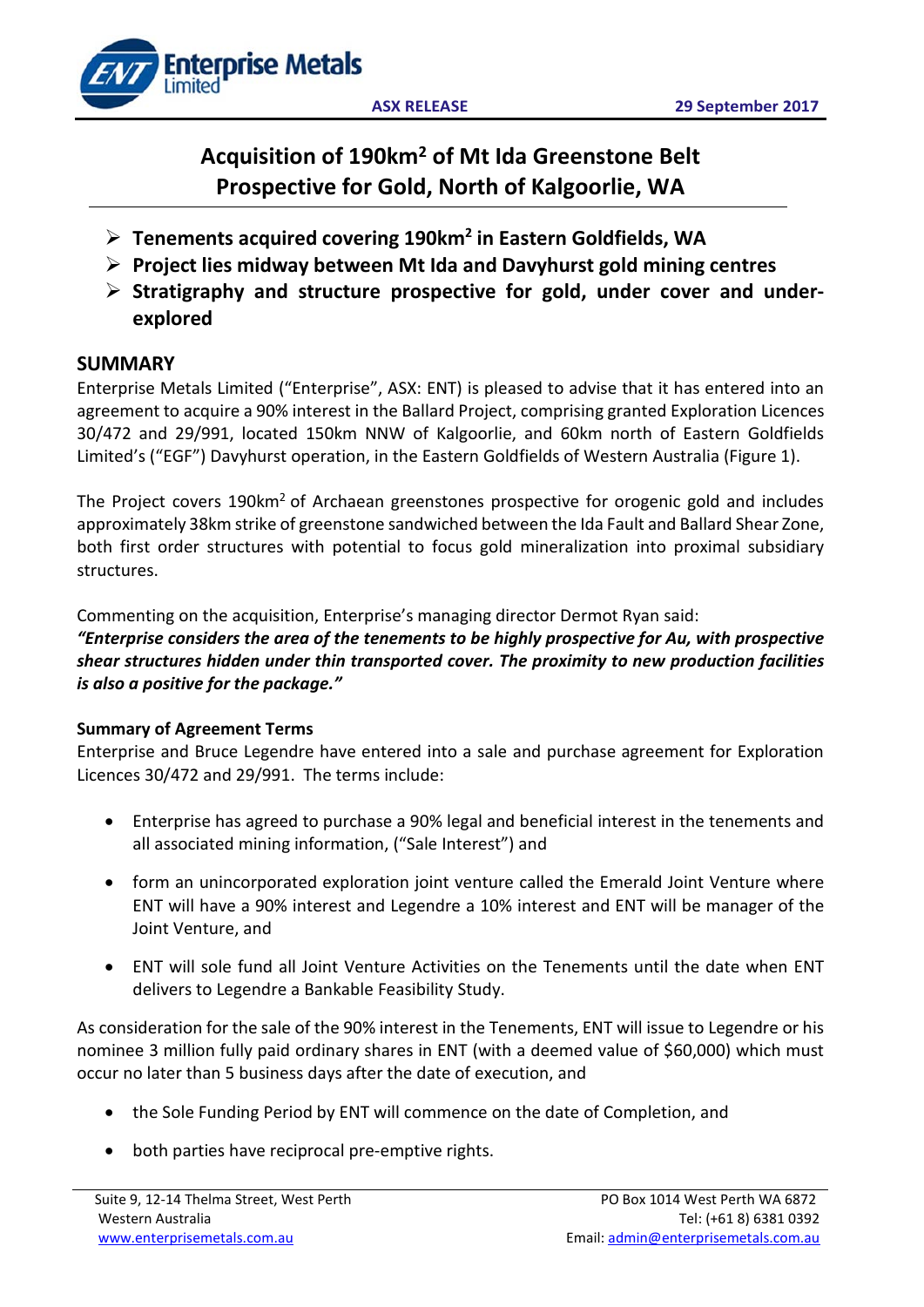## **Location & Geological Setting**

The Ballard Project tenement package is located between the historical production centres at Mt Ida (30km to the north), Riverina-Mulline (35km to the south) and Davyhurst (with a 1.2Mtpa mill currently operating) 65km to the south (Figure 1).

The tenements straddle the terrane boundary (the Mt Ida Fault) between the Barlee Domain of the Southern Cross Province and the Coolgardie and Ora Banda Domains of the Eastern Goldfields Province of the Yilgarn Craton, Western Australia. A second major shear zone, the Ballard Shear (a northerly extension of the Zuleika Shear) separates the Coolgardie and Ora Banda Domains.

Within the Coolgardie Domain the geology comprises komatiitic ultramafics, basalts and minor sedimentary units, with gabbro sills emplaced along lithological contacts (refer Figure 2 for surficial geology and Figure 3 for magnetic image). The Ora Banda domain comprises granitic gneisses, and the Barlee Domain comprises thin basalt, ultramafic and sedimentary units. The Ida Fault has been intruded by a series of granite bodies, including small stocks cutting across the major structures and lithology.



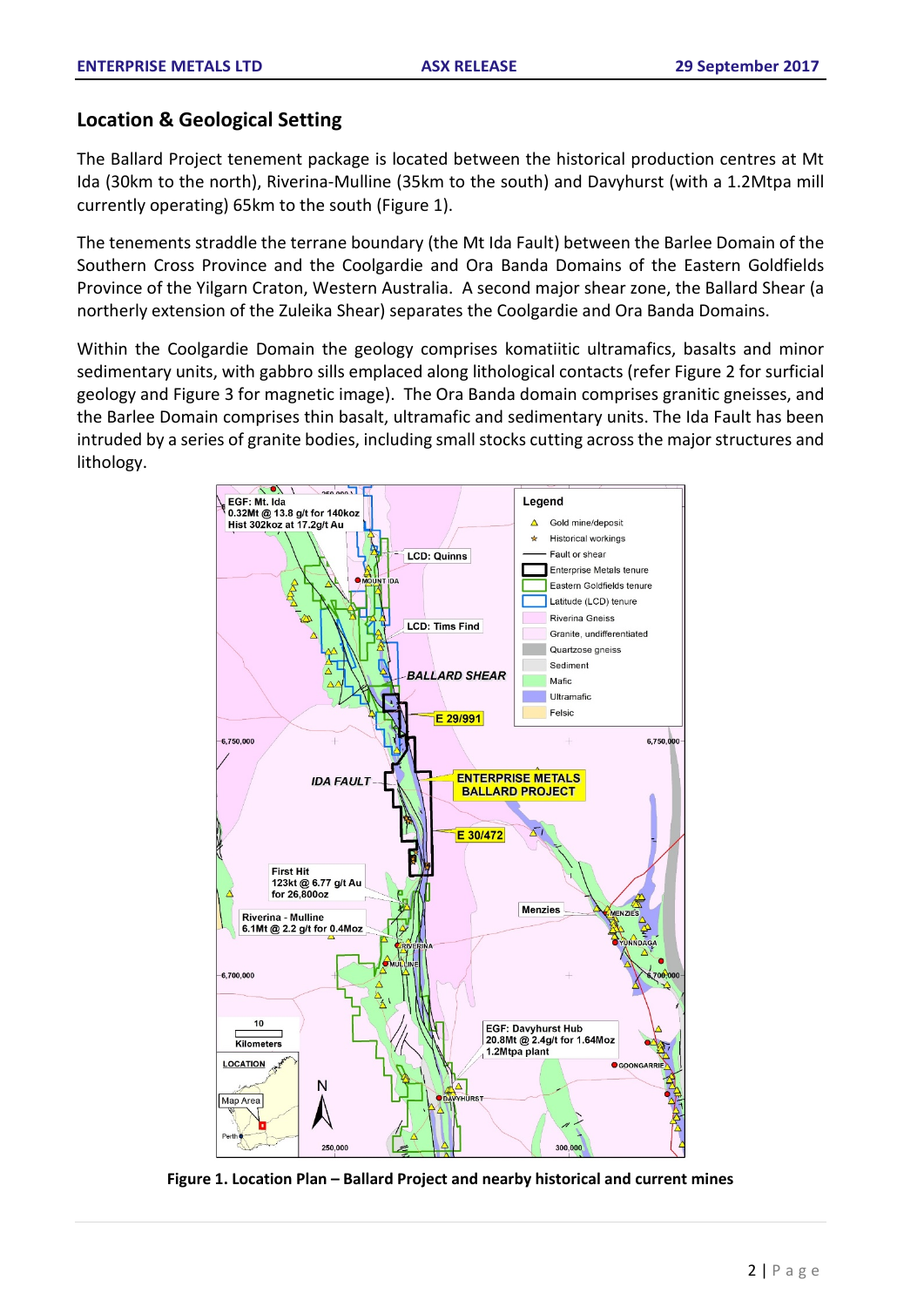

**Figure 2. Ballard Project Geology**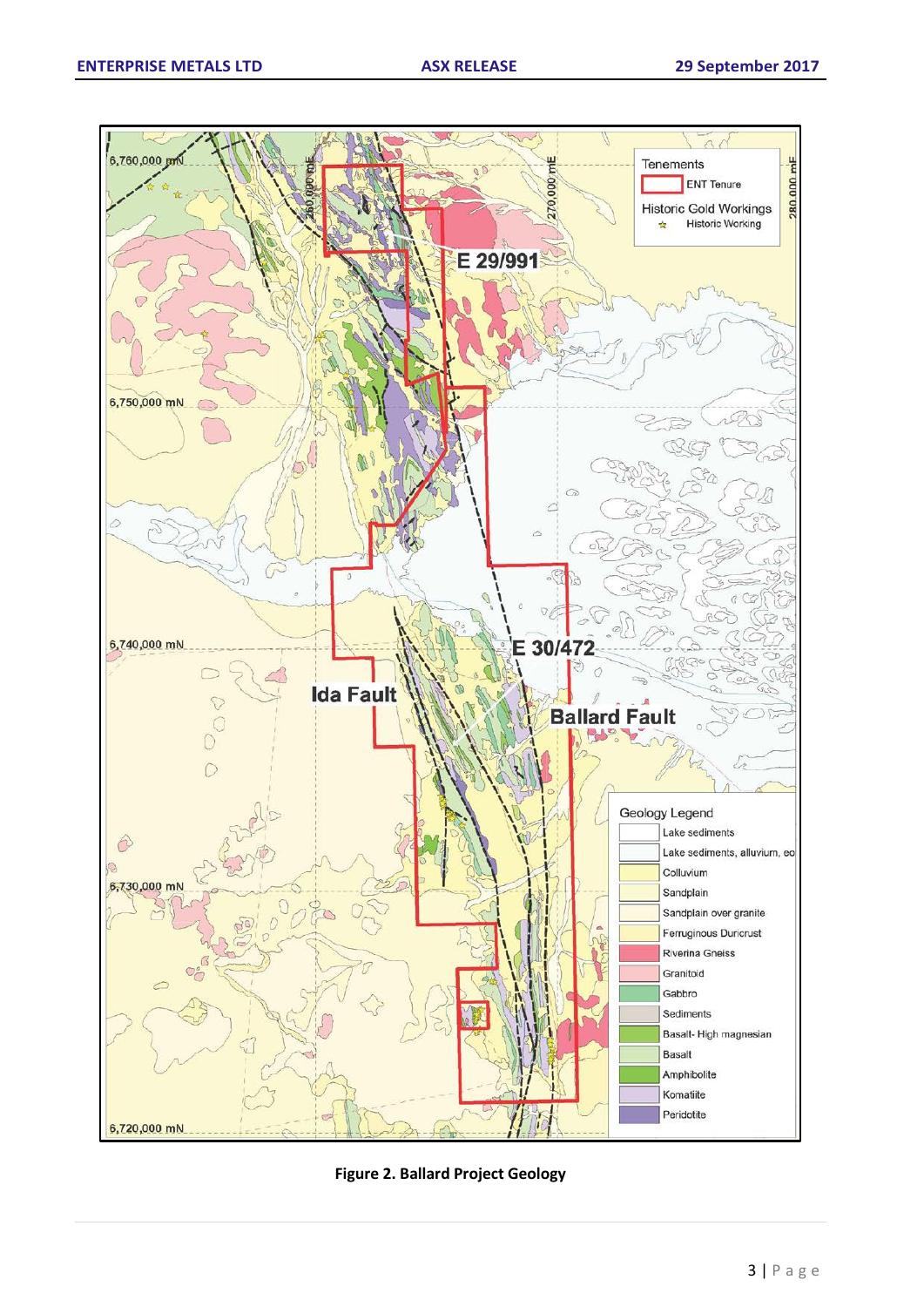## **Previous Exploration**

While gold mining and exploration has been undertaken in the area since the early 1900's, modern exploration only commenced in the early 1970's, with a focus on nickel hosted in the extensive komatiitic ultramafic units within and to the north and south of the tenements. Numerous gossans with anomalous Ni and Cu assays were located in ultramafics along the eastern edge of the tenements, although no Ni sulphides were located in the tenement area.

However, Ni sulphides were discovered by CRA Exploration Pty Ltd, and subsequently explored by Mt Kersey Mining, at the Cullen's Prospect, located 5km north of E29/991 (WAMEX Item 14833).

Gold exploration within the tenement area has largely comprised soil sampling, generally with a focus around old historical gold workings, or in some cases, on areas identified from early regional stream sediment sampling programs. Compilation of historical data indicates that while several surface geochemical anomalies have been identified, only two small, gold focussed drill programs have been completed within the tenement area.



**Figure 3. Ballard Project over 1st VD Magnetic Image**